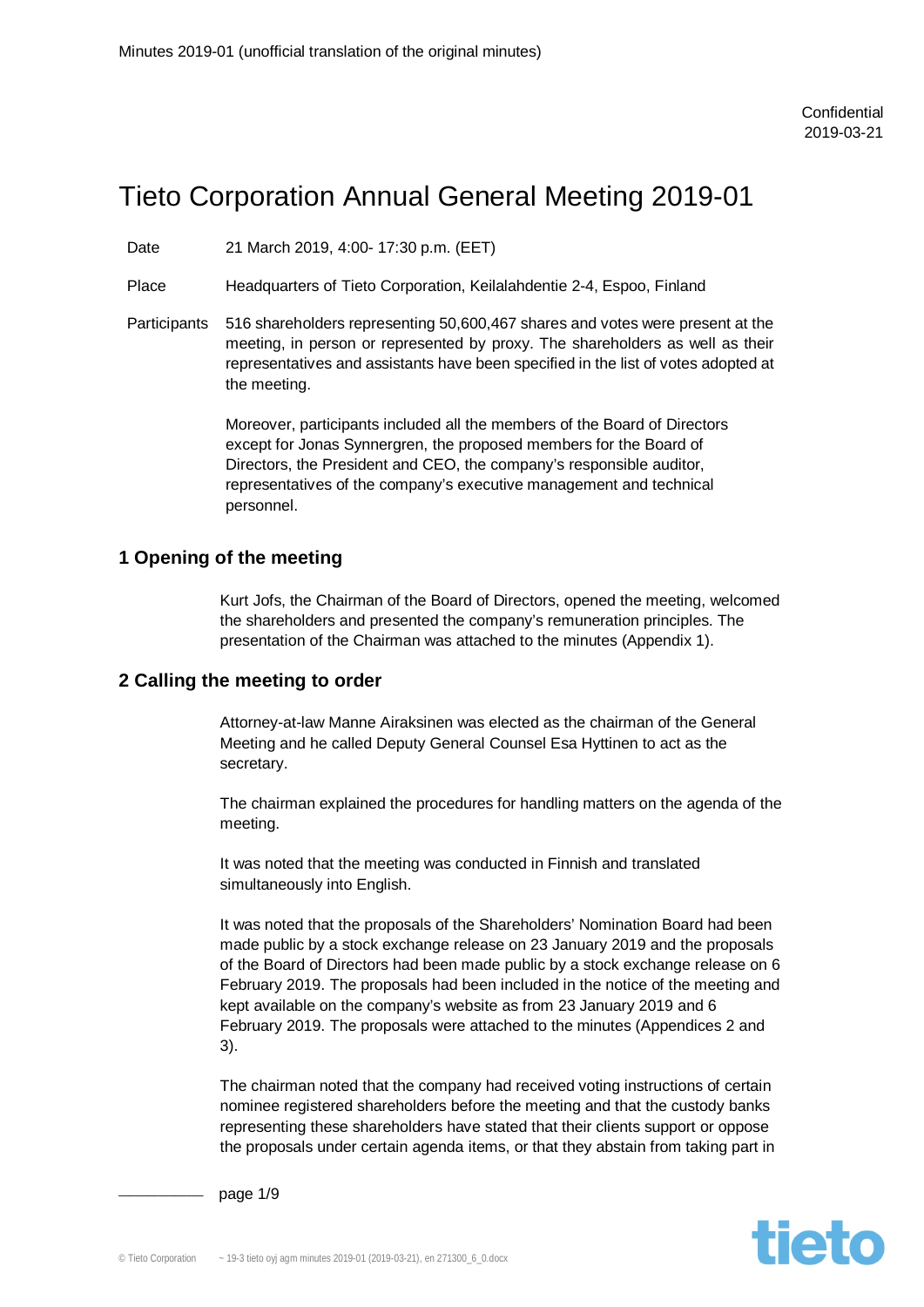the decision making, however without presenting any counterproposal under such agenda items.

The chairman noted that unless there will be a vote, the opposing and abstaining votes will be recorded in the minutes. Further, the chairman noted that the opposing votes included in the summary lists shall be recorded in the minutes only to the extent they support a counterproposal eligible for voting.

The summary list of the voting instructions of the shareholders represented by the custody banks was attached to the minutes (Appendix 4).

## **3 Election of persons to scrutinize the minutes and to supervise the counting of votes**

Jari Eskelinen and Mari Vanninen were elected to scrutinize the minutes of the meeting and to supervise the counting of votes, if needed.

## **4 Recording the legality of the meeting**

It was noted that the notice of the meeting had been made public in its entirety by a stock exchange release on 6 February 2019 and published on the same date on the company's website www.tieto.com/agm. It was also noted that newspaper advertisements regarding the notice had been published in Helsingin Sanomat and Dagens Nyheter on 8 February 2019.

It was noted that the General Meeting had been legally convened in accordance with the provisions of Articles of Association and the Companies Act and therefore constituted a quorum.

Extracts of the notice of the meeting and advertisements published in the aforementioned newspapers were attached to the minutes (Appendices 5, 6 and 7).

#### **5 Recording the attendance at the meeting and adoption of the list of votes**

A list of attendees as of the beginning of the meeting and a list of votes represented at the meeting were presented, according to which 516 shareholders were present either in person, by legal representative or by proxy. It was noted that 50,600,467 shares and votes were represented at the beginning of the meeting.

The list of attendees at the beginning of the meeting and the list of votes were attached to the minutes (Appendix 8). It was noted that the list of votes will be adjusted to correspond to the attendance at the beginning of a possible vote.

It was recorded that according to the Articles of Association, no shareholder is allowed to vote with more than one fifth (1/5) of the votes represented at the meeting, i.e. with more than 10,120,091 votes based on the situation at the beginning of the meeting.

page 2/9

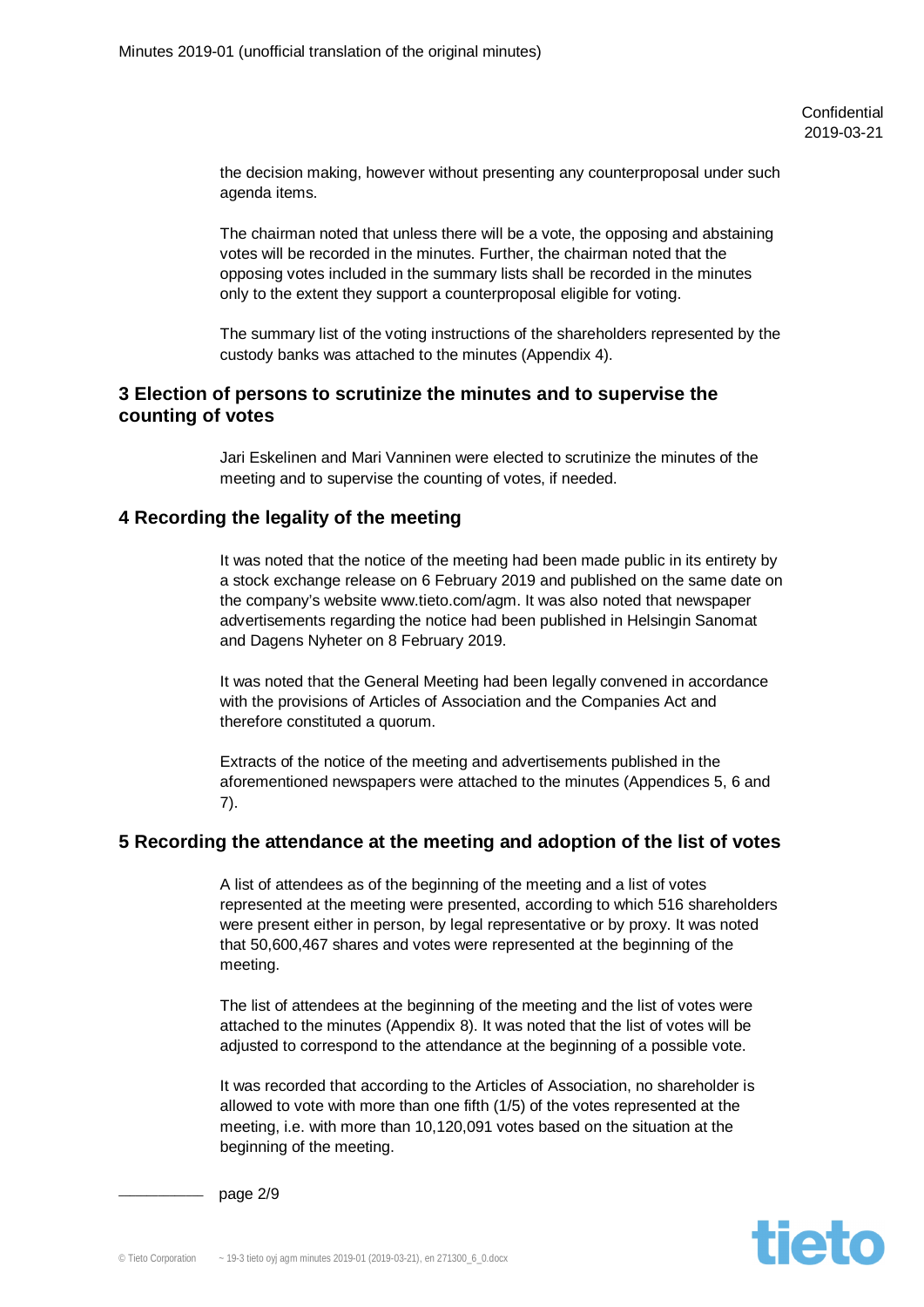# **6 Presentation of the annual accounts, the report of the Board of Directors and the auditor's report for the year 2018**

The Chairman of the Board of Directors Kurt Jofs reported on the activities of the Board during the financial year 2018. The President and CEO Kimmo Alkio presented a review of the company's operations in 2018, including highlights in the financial statements and report of the Board of Directors, and issues relating to the company's services and the execution of the strategy. The presentation of the Board Chairman and the President and CEO's review were attached to the minutes (Appendices 1 and 9).

The annual accounts for the period of 1 January 2018 – 31 December 2018, consisting of the income statement, balance sheet, cash flow statement, notes to the financial statements and the consolidated annual accounts as well as the report by the Board of Directors, were presented.

It was noted that the company's annual accounts had been available on the company's website since 28 February 2019, in addition to which they were available at the meeting venue. The documents were attached to the minutes (Appendix 10).

The auditor's report was presented and attached to the minutes (Appendix 11). The responsible auditor Jukka Vattulainen described the audit work and his presentation was attached to the minutes (Appendix 12).

#### **7 Adoption of the annual accounts**

The General Meeting **resolved** to adopt the annual accounts for the period 1 January 2018 – 31 December 2018.

Under this agenda item 34,048 abstaining votes of nominee registered shareholders were recorded.

#### **8 Resolution on the use of the profit shown on the balance sheet and the payment of dividend**

It was noted that the distributable funds according to the parent company's balance sheet as at 31 December 2018 were approximately EUR 625 million.

It was noted that the Board of Directors had proposed to the General Meeting that based on financial year 2018 a dividend of EUR 1.45 per share be paid. The proposal consisted an ordinary dividend of EUR 1.25 and an additional dividend of EUR 0.20. The proposal corresponds approximately to EUR 107 million in aggregate. According to the proposal, the dividend shall be paid to shareholders who on the record date of the dividend payment 25 March 2019 are recorded in the shareholders' register held by Euroclear Finland Oy or in the register held by Euroclear Sweden AB. According to the proposal, the dividend shall be paid out



page 3/9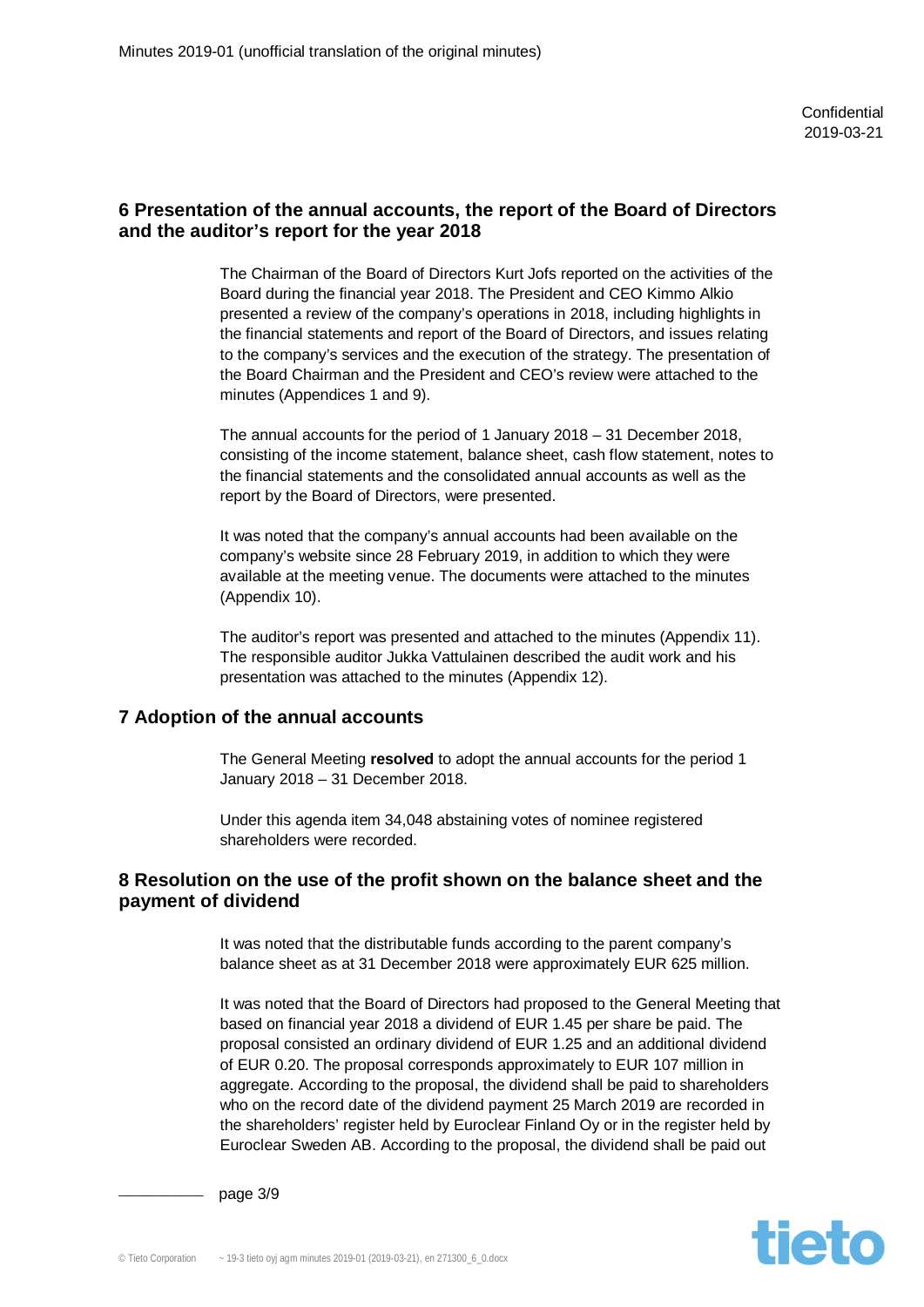as from 9 April 2019. The proposal of the Board of Directors was attached to the minutes (Appendix 3).

The General Meeting **resolved**, in accordance with the proposal of the Board of Directors, that a dividend of EUR 1.45 per share be paid from the distributable funds of the parent company. The dividend shall be paid to shareholders who on the record date of the dividend payment 25 March 2019 are recorded in the shareholders' register held by Euroclear Finland Oy or register held by Euroclear Sweden AB. The dividend shall be paid out as from 9 April 2019.

Under this agenda item 97,386 opposing votes of nominee registered shareholders were recorded.

## **9 Resolution on the discharge of the members of the Board of Directors and the President and CEO from liability**

It was noted that the discharging from liability concerns all persons having served either as a member of the Board of Directors or as a deputy member during the financial year as well as the President and CEO.

The General Meeting **resolved** to discharge the members and deputy members of the Board of Directors and the President and CEO from liability.

Under this agenda item 35,339 opposing votes and 54,048 abstaining votes of nominee registered shareholders were recorded.

# **10 Resolution on the remuneration of the members of the Board of Directors**

Chairman of the Shareholders' Nomination Board Martin Oliw reported on the work of the Nomination Board and the preparation of the proposals made to the General Meeting. The report was attached to the minutes (Appendix 13).

It was recorded that the Shareholders' Nomination Board had proposed to the General Meeting that remuneration to the Board of Directors to be elected for the term of office starting at the end of this Annual General Meeting and expiring at the closing of the Annual General Meeting 2020 be paid in accordance with the proposal attached to the minutes (Appendix 2). It was recorded that the Shareholders' Nomination Board had clarified its proposal so that also to the Chairman of the Board of Directors be paid meeting fee (Appendix 2a).

The General Meeting **resolved**, in accordance with the amended proposal of the Shareholders' Nomination Board, that the following remuneration be paid for the term of office starting at the end of this General Meeting and expiring at the closing of Annual General Meeting 2020:

- x Chairman of the Board EUR 98,000,
- Deputy Chairman of the Board EUR 58,000,
- ordinary members of the Board of Directors EUR 38,000,

page  $4/9$ 

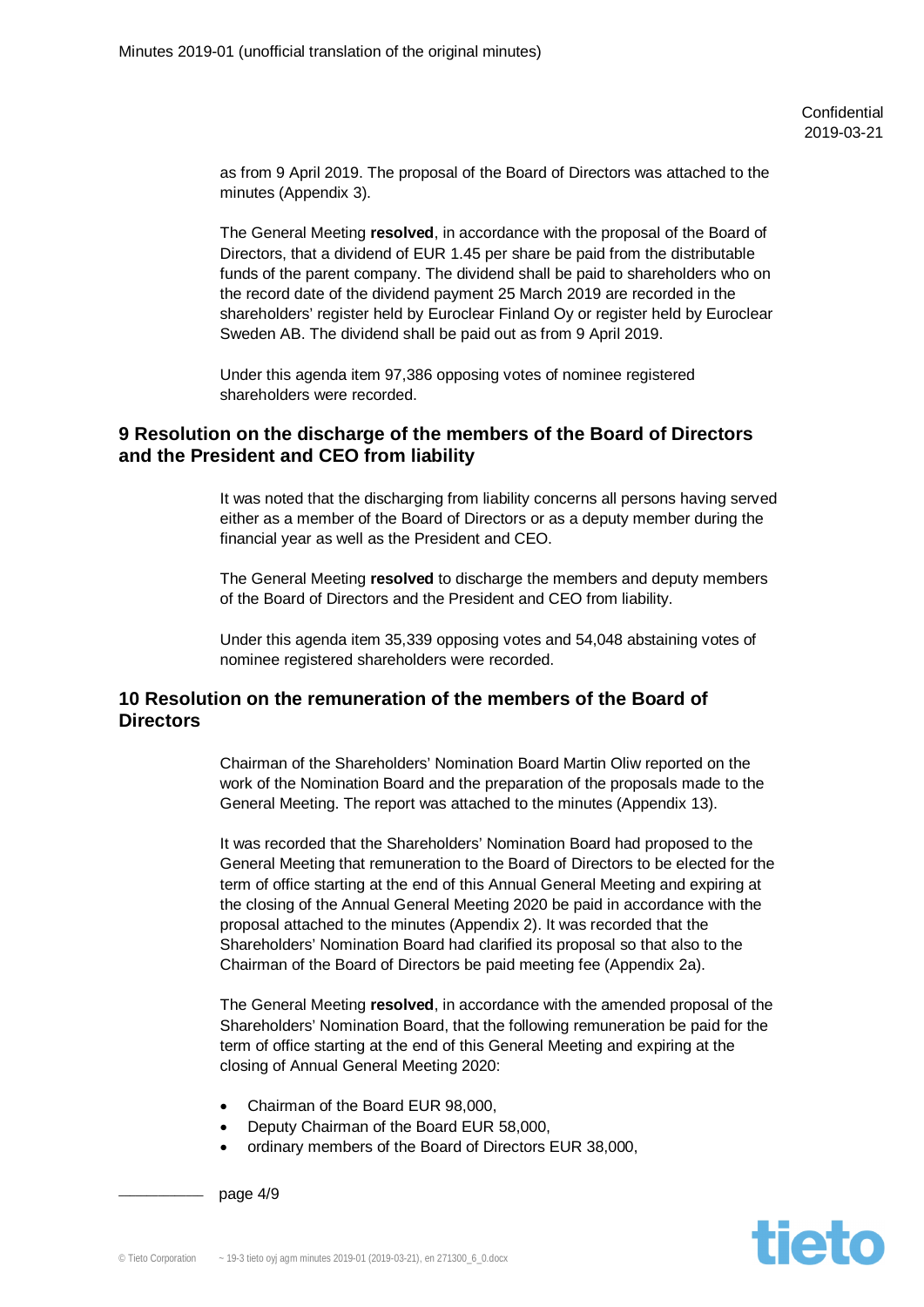x Chairman of Board Committee EUR 58,000 unless the same individual is also the Chairman or Deputy Chairman of the Board.

According to the amended proposal the Chairman of the Board of Directors, the Deputy Chairman of the Board of Directors and the members of the Board of Directors would also be paid a remuneration of EUR 800 for each Board meeting and for each permanent or temporary Board committee meeting.

No remuneration shall be paid to Board members who are also employees of Tieto Group.

It was noted that the Shareholders' Nomination Board is of the opinion that increasing long-term shareholding of the Board members will benefit all the shareholders. Every member of the Board of Directors is expected to over a five year period accumulate a shareholding in Tieto that exceeds his/her one-time annual remuneration.

Part of the fixed annual remuneration may be paid in Tieto Corporation's shares purchased from the market. An elected member of the Board of Directors may, at his/her discretion, choose to receive the fee from the following five alternatives:

- (i) No cash, 100 percent in shares
- (ii) 25 percent in cash, 75 percent in shares
- (iii) 50 percent in cash, 50 percent in shares
- (iv) 75 percent in cash, 25 percent in shares, or
- (v) 100 percent in cash, no shares.

The shares will be purchased in accordance with an acquisition program prepared by the company. If the remuneration cannot be paid in shares due to insider regulation, termination of the Board member's term of office or other reason relating to the member of the Board, the remuneration shall be paid fully in cash.

Under this agenda item 20,000 opposing votes of nominee registered shareholders were recorded.

## **11 Resolution on the number of members of the Board of Directors**

It was noted that, in accordance with the Articles of Association, the Board of Directors shall have at least six (6) and at most twelve (12) members.

It was noted that the Shareholders' Nomination Board had proposed to the General Meeting that the number of members of the Board of Directors shall be eight (8).

The proposal of the Shareholders' Nomination Board was attached to the minutes (Appendix 2).



page 5/9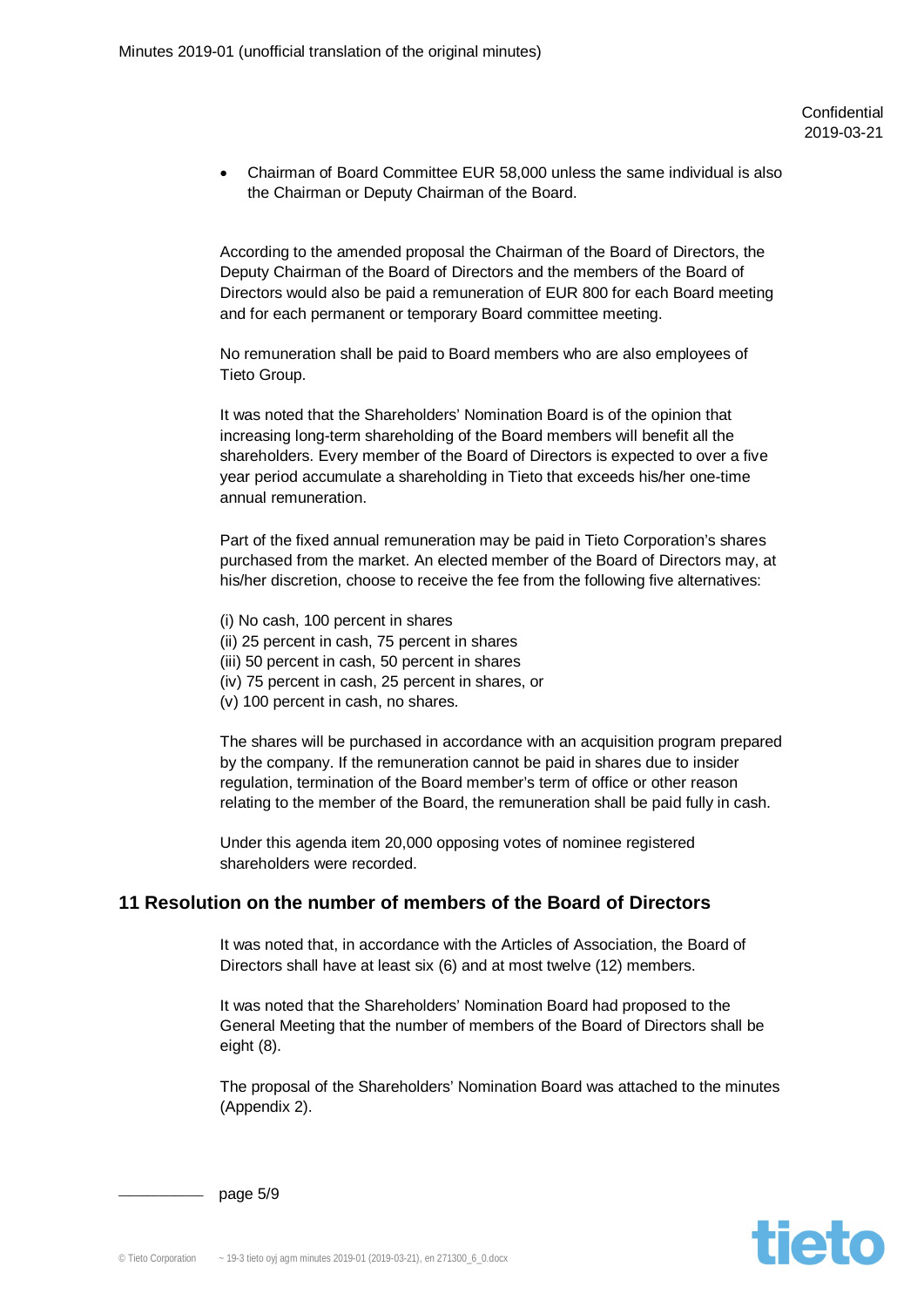The General Meeting **resolved**, in accordance with the proposal of the Shareholders' Nomination Board, to confirm that the number of the Board of Directors shall be eight (8).

It was noted that Tieto Group has made an agreement on personnel representation in the administration of the Group in accordance with the Act on Personnel Representation in the Administration of Undertakings, and that as stipulated in this agreement, the personnel shall elect two ordinary members and their personal deputies to the Board of Directors in addition to the members elected by the General Meeting.

# **12 Election of members of the Board of Directors and Chairman**

It was noted that according to the Articles of Association the members of the Board of Directors are elected for one year at a time, and that the term of a member begins from the closing of the General Meeting at which he or she has been elected and expires at the closing of the first Annual General Meeting following the election.

It was noted that the Shareholders' Nomination Board had proposed to the Annual General Meeting that the Board of Directors be elected in accordance with the proposal attached to the minutes (Appendix 2) for a term of office commencing at the closing of this General Meeting and expiring at the closing of the next Annual General Meeting.

The General Meeting **resolved**, in accordance with the proposal of the Shareholders' Nomination Board, that the following individuals be re-elected as members of the Board of Directors for a term of office commencing at the closing of this General Meeting and expiring at the closing of the next Annual General Meeting: Kurt Jofs, Harri-Pekka Kaukonen, Timo Ahopelto, Liselotte Hägertz Engstam, Johanna Lamminen and Endre Rangnes, and that Tomas Franzén and Niko Pakalén be elected as new members.

The General Meeting **resolved** in accordance with the proposal of the Shareholders' Nomination Board to elect Kurt Jofs as the chairman of the Board of Directors.

It was **noted and recorded** that Esa Koskinen (deputy Ilpo Waljus) and Robert Spinelli (deputy Anders Palklint) are the members elected by the personnel.

Under this agenda item 116,629 abstaining votes of nominee registered shareholders were recorded.

## **13 Resolution on the remuneration of the auditor**

Chairman of the Audit and Risk Committee of the Board of Directors Harri-Pekka Kaukonen reported on the preparation of the proposals regarding the auditors. The presentation was attached to the minutes (Appendix 14).

**tieto** 

page 6/9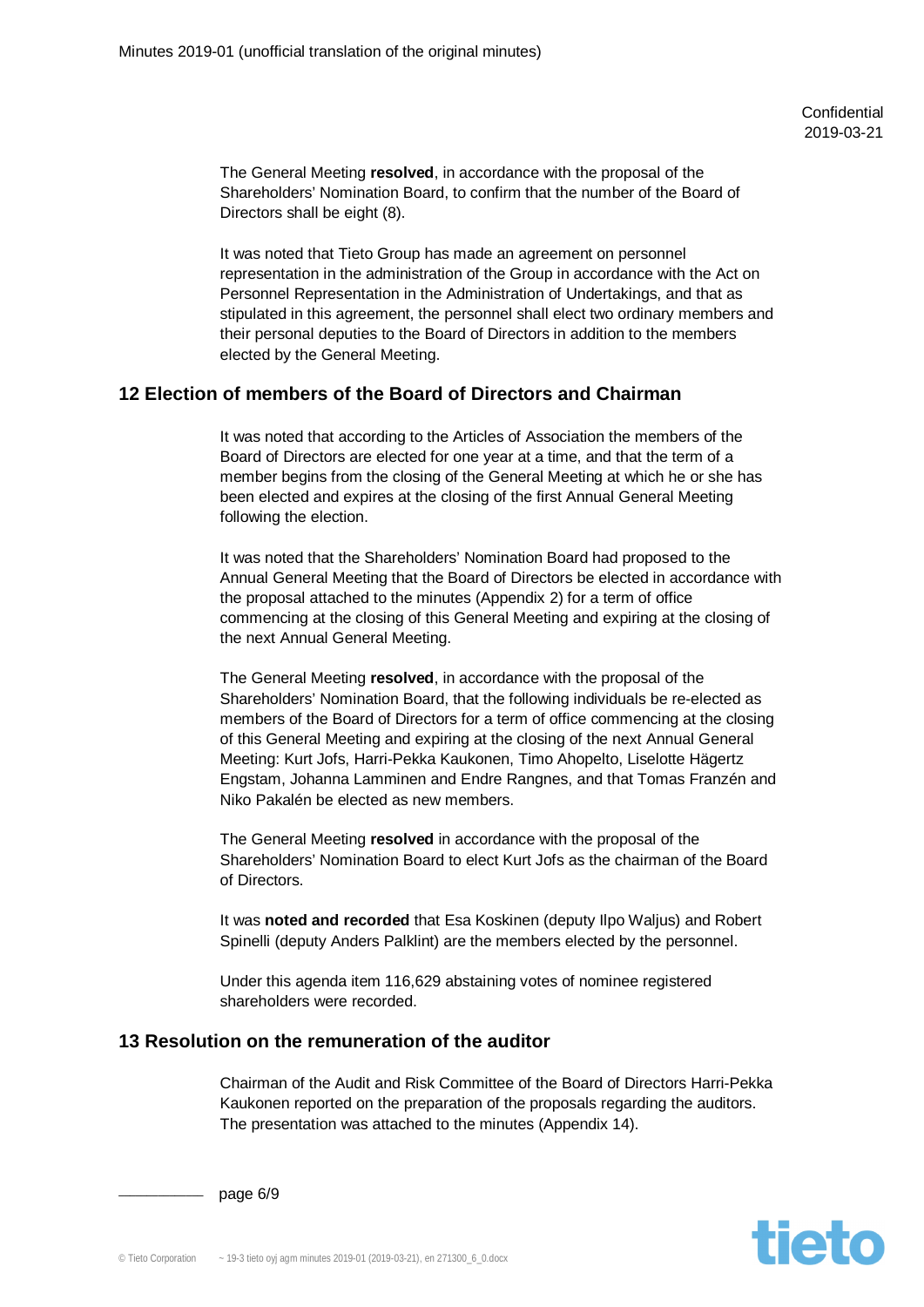It was noted that the Board of Directors had proposed to the Annual General Meeting, in accordance with the recommendation of the Audit and Risk Committee, that the auditor to be elected be reimbursed according to the auditor's invoice and in compliance with the purchase principles approved by the committee. The proposal of the Board of Directors was attached to the minutes (Appendix 3).

The General Meeting **resolved** that the auditor to be elected be reimbursed according to the auditor's invoice and in compliance with the purchase principles approved by the Audit and Risk Committee.

Under this agenda item 551,195 opposing votes of nominee registered shareholders were recorded.

# **14 Election of the auditor**

According to the Articles of Association the company has one auditor. The term of the auditor expires at the closing of the first Annual General Meeting following the election.

It was noted that the Board of Directors had proposed to the General Meeting, in accordance with the recommendation of the Audit and Risk Committee, that Deloitte Oy be elected as the auditor of the company for a term of office expiring at the end of the next Annual General Meeting. The proposal of the Board of Directors was attached to the minutes (Appendix 3). Deloitte Oy has stated that CPA Jukka Vattulainen would act as the responsible auditor.

The General Meeting **resolved**, in accordance with the proposal of the Board of Directors, that Deloitte Oy be elected as the auditor of the company for a term of office expiring at the end of the Annual General Meeting 2020.

# **15 Authorizing the Board of Directors to decide on the repurchase of the company's own shares**

It was noted that the Board of Directors had proposed to the Annual General Meeting that the Board of Directors be authorized to decide on the repurchase of the company's own shares as follows:

- The amount of own shares to be repurchased shall not exceed 7,400,000 shares, which currently corresponds to approximately 10 % of all the shares in the company. Only the unrestricted equity of the company can be used to repurchase own shares.
- Own shares can be repurchased at a price formed in public trading on the date of the repurchase or at a price otherwise formed on the market.
- The Board of Directors decides how the share repurchase will be carried out. Own shares can be repurchased inter alia by using derivatives. The company's own shares can be repurchased otherwise than in proportion to the shareholdings of the shareholders (directed repurchase).

page 7/9

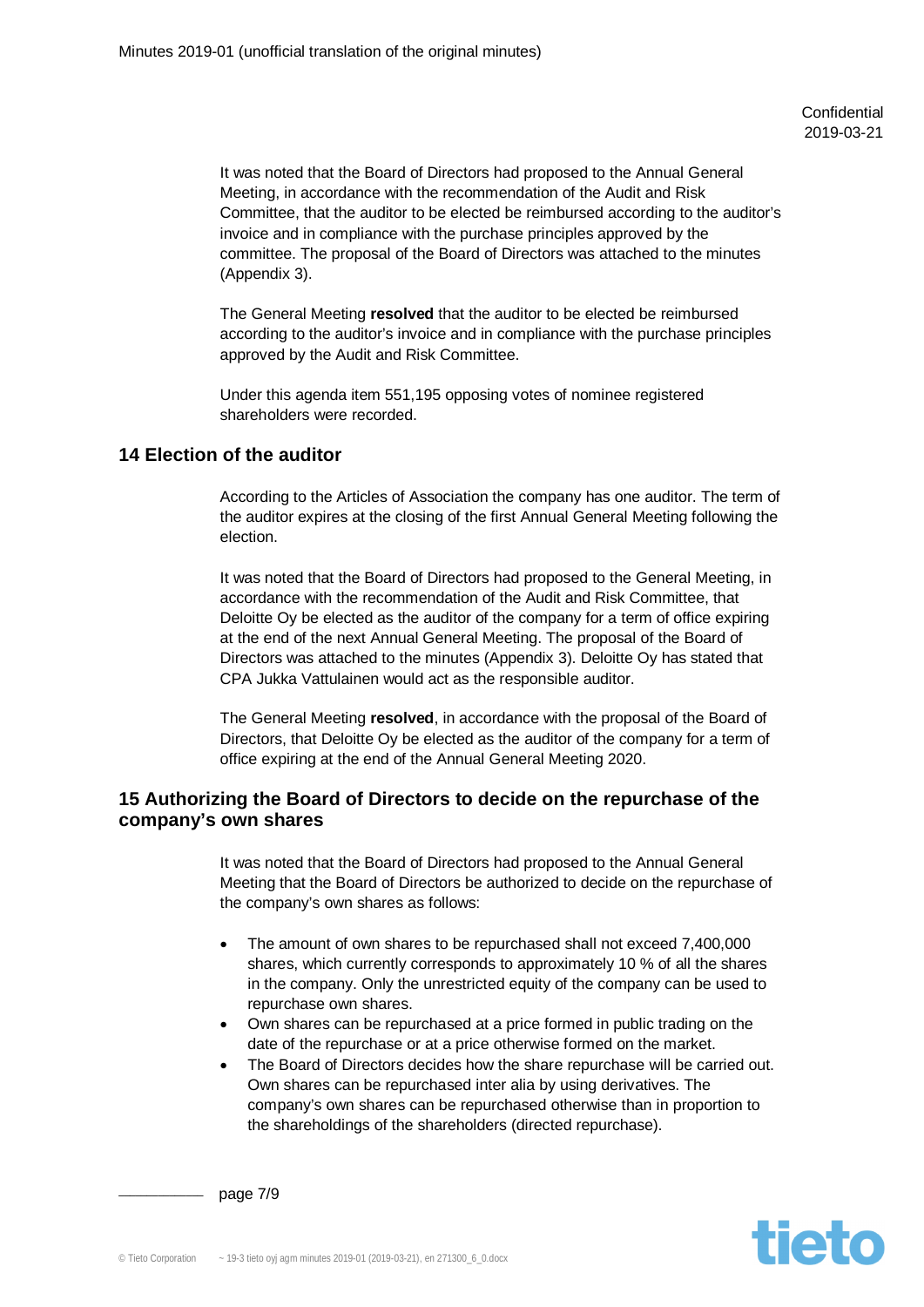The authorization cancels previous unused authorizations to decide on the repurchase of the company's own shares. The authorization is effective until the next Annual General Meeting, however, no longer than until 30 April 2020.

The proposal of the Board of Directors was attached to the minutes (Appendix 3).

The General Meeting **resolved** to authorize the Board of Directors to decide on the repurchase of the company's own shares in accordance with the proposal of the Board of Directors.

Under this agenda item 51,701 abstaining votes of nominee registered shareholders were recorded.

## **16 Authorizing the Board of Directors to decide on the issuance of shares as well as options and other special rights entitling to shares**

It was noted that the Board of Directors had proposed to the Annual General Meeting that the Board of Directors was authorized to decide on the issuance of shares as well as on the issuance of option rights and other special rights entitling to shares referred to in chapter 10 section 1 of the Companies Act in one or more tranches.

- The amount of shares to be issued based on the authorization (including shares to be issued based on the special rights) shall not exceed 7,400,000 shares, which currently corresponds to approximately 10 % of all the shares in the company. However, out of the above maximum amount of shares to be issued no more than 700,000 shares, currently corresponding to less than 1 % of all of the shares in the company, may be issued as part of the company's share-based incentive programs.
- The Board of Directors decides on the terms and conditions of the issuance of shares as well as of option rights and other special rights entitling to shares. The authorization concerns both the issuance of new shares as well as the transfer of treasury shares. The issuance of shares as well as of option rights and other special rights entitling to shares may be carried out in deviation from the shareholders' pre-emptive right (directed issue).
- The authorization cancels previous unused authorizations to decide on the issuance of shares as well as on the issuance of option rights and other special rights entitling to shares. The authorization is effective until the next Annual General Meeting, however, no longer than until 30 April 2020.

The proposal of the Board of Directors was attached to the minutes (Appendix 3).

The General Meeting **resolved** to authorize the Board of Directors to decide on the issuance of shares as well as on the issuance of option rights and other special rights entitling to shares referred to in chapter 10 section 1 of the Companies Act in accordance with the proposal of the Board of Directors.

Under this agenda item 39,478 opposing votes of nominee registered shareholders were recorded.

page 8/9